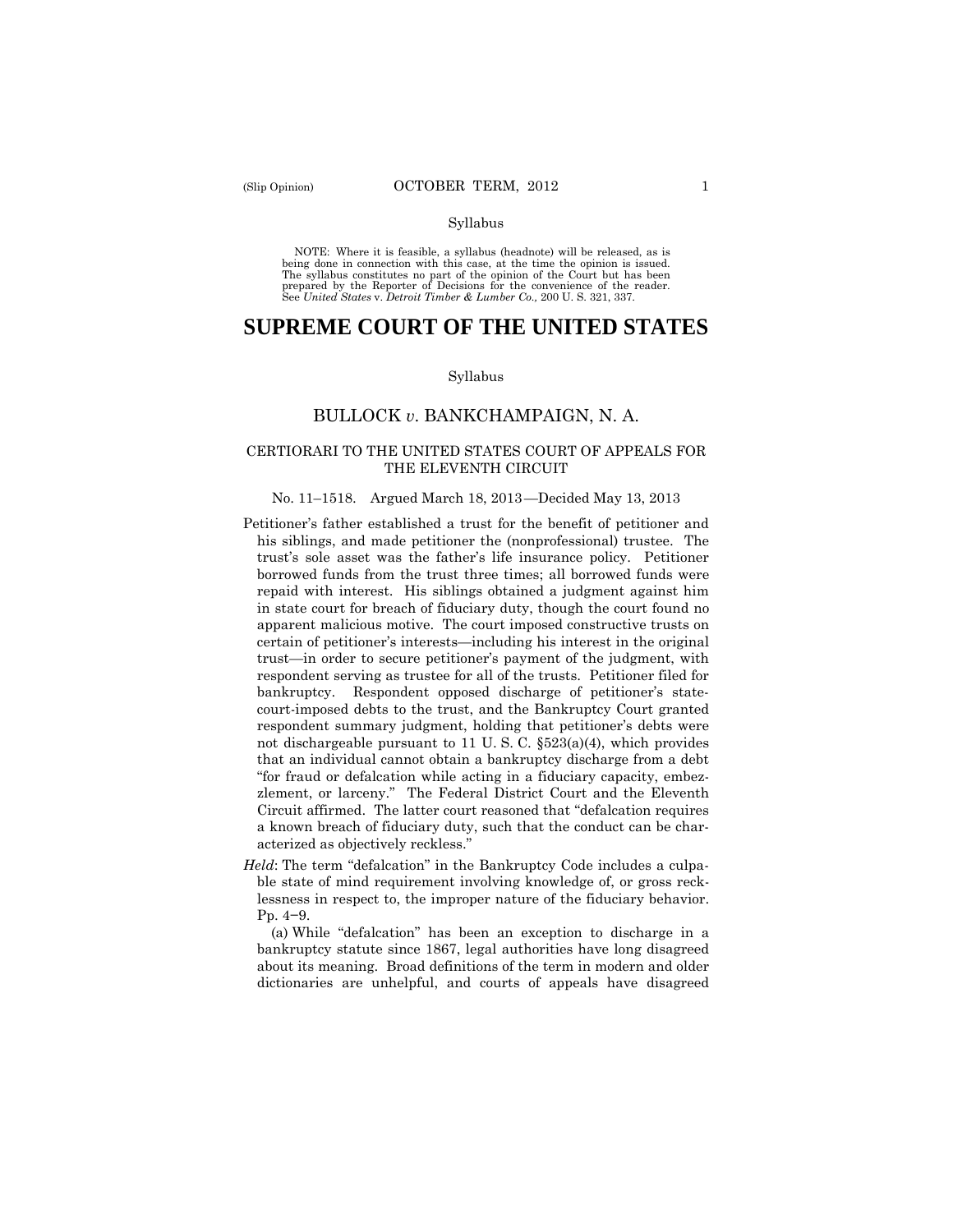#### Syllabus

about what mental state must accompany defalcation's definition. Pp. 4−5.

(b) In *Neal* v. *Clark,* 95 U. S. 704, this Court interpreted the term "fraud" in the Bankruptcy Code's exceptions to discharge to mean "positive fraud, or fraud in fact, involving moral turpitude or intentional wrong, as does embezzlement; and not implied fraud, or fraud in law, which may exist without the imputation of bad faith or immorality." *Id.*, at 709. The term "defalcation" should be treated similarly. Thus, where the conduct at issue does not involve bad faith, moral turpitude, or other immoral conduct, "defalcation" requires an intentional wrong. An intentional wrong includes not only conduct that the fiduciary knows is improper but also reckless conduct of the kind that the criminal law often treats as the equivalent. Where actual knowledge of wrongdoing is lacking, conduct is considered as equivalent if, as set forth in the Model Penal Code, the fiduciary "consciously disregards," or is willfully blind to, "a substantial and unjustifiable risk" that his conduct will violate a fiduciary duty. Pp. 5−7.

 wrongful or felonious intent. See, *e.g., Neal*, *supra,* at 709. Second, sion, nor taking and carrying away another's property, nor falsity. (c) Several considerations support this interpretation. First, statutory context strongly favors it. The canon *noscitur a sociis* argues for interpreting "defalcation" as similar to its linguistic neighbors "embezzlement," "larceny," and "fraud," which all require a showing of the interpretation does not make the word identical to its statutory neighbors. "Embezzlement" requires conversion, "larceny" requires taking and carrying away another's property, and "fraud" typically requires a false statement or omission; while "defalcation" can encompass a breach of fiduciary obligation that involves neither conver-Third, the interpretation is consistent with the longstanding principle that "exceptions to discharge 'should be confined to those plainly expressed.'" *Kawaauhau* v. *Geiger*, 523 U. S. 57, 62. It is also consistent with statutory exceptions to discharge that Congress normally confines to circumstances where strong, special policy considerations, such as the presence of fault, argue for preserving the debt, thereby benefiting, for example, a typically more honest creditor. See, *e.g.*, 11 U. S. C. §523(a)(2)(A). Fourth, some Circuits have interpreted the statute similarly for many years without administrative or other difficulties. Finally, it is important to have a uniform interpretation of federal law, the choices are limited, and neither the parties nor the Government has presented strong considerations favoring a different interpretation. Pp. 7−9.

670 F. 3d 1160, vacated and remanded.

BREYER, J., delivered the opinion for a unanimous Court.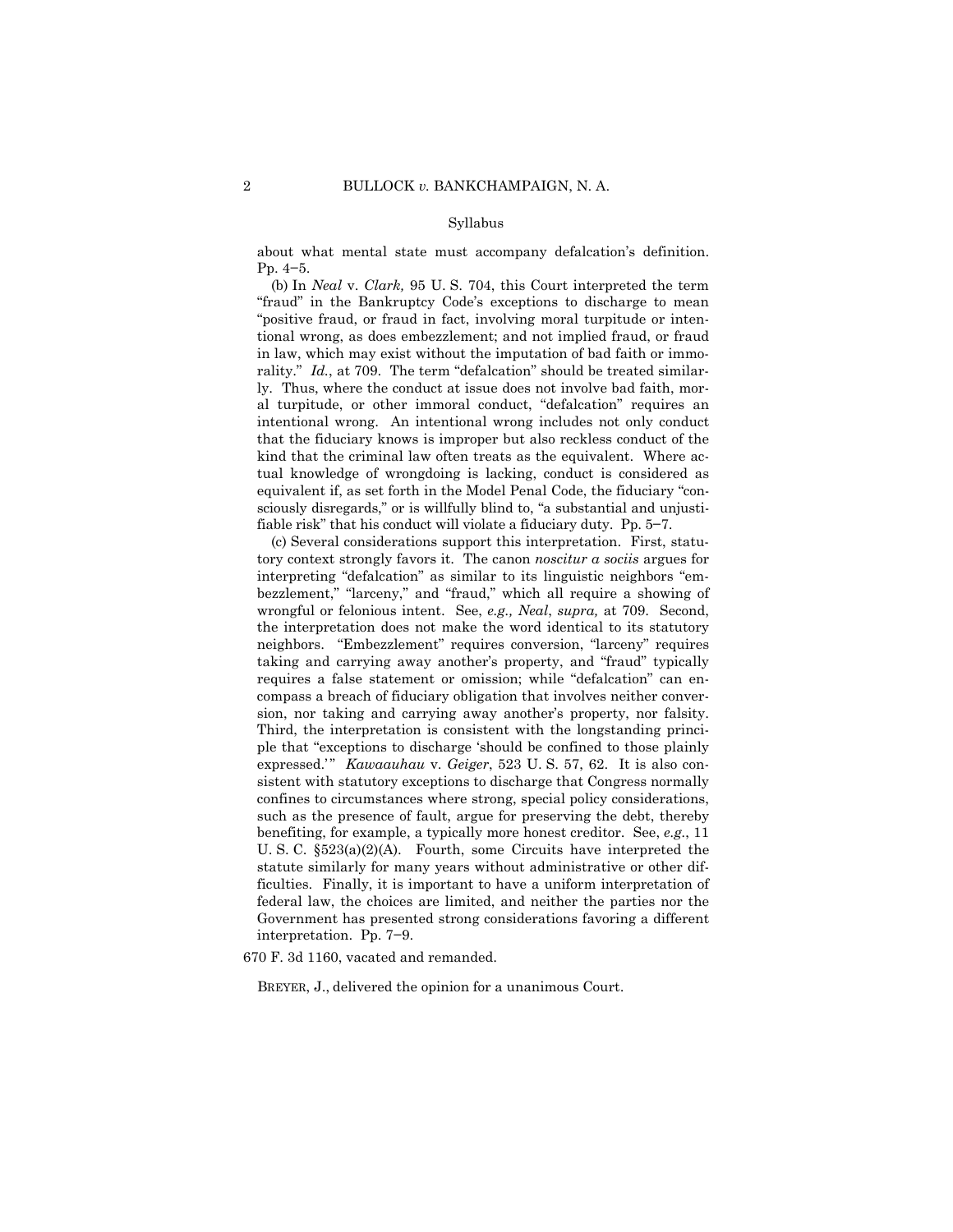preliminary print of the United States Reports. Readers are requested to notify the Reporter of Decisions, Supreme Court of the United States, Wash- ington, D. C. 20543, of any typographical or other formal errors, in order that corrections may be made before the preliminary print goes to press. NOTICE: This opinion is subject to formal revision before publication in the

## $\frac{1}{2}$  ,  $\frac{1}{2}$  ,  $\frac{1}{2}$  ,  $\frac{1}{2}$  ,  $\frac{1}{2}$  ,  $\frac{1}{2}$  ,  $\frac{1}{2}$ **SUPREME COURT OF THE UNITED STATES**

#### $\frac{1}{2}$  ,  $\frac{1}{2}$  ,  $\frac{1}{2}$  ,  $\frac{1}{2}$  ,  $\frac{1}{2}$  ,  $\frac{1}{2}$ No. 11–1518

## RANDY CURTIS BULLOCK, PETITIONER *v.* BANKCHAMPAIGN, N. A.

## ON WRIT OF CERTIORARI TO THE UNITED STATES COURT OF APPEALS FOR THE ELEVENTH CIRCUIT

#### [May 13, 2013]

## JUSTICE BREYER delivered the opinion of the Court.

Section 523(a)(4) of the Federal Bankruptcy Code provides that an individual cannot obtain a bankruptcy discharge from a debt "for fraud or defalcation while acting in a fiduciary capacity, embezzlement, or larceny." 11 U. S. C. §523(a)(4). We here consider the scope of the term "defalcation." We hold that it includes a culpable state of mind requirement akin to that which accompanies application of the other terms in the same statutory phrase. We describe that state of mind as one involving knowledge of, or gross recklessness in respect to, the improper nature of the relevant fiduciary behavior.

I

In 1978, the father of petitioner Randy Bullock established a trust for the benefit of his five children. He made petitioner the (nonprofessional) trustee; and he transferred to the trust a single asset, an insurance policy on his life. 670 F. 3d 1160, 1162 (CA11 2012); App. to Pet. for Cert. 33a. The trust instrument permitted the trustee to borrow funds from the insurer against the policy's value (which, in practice, was available at an insurance-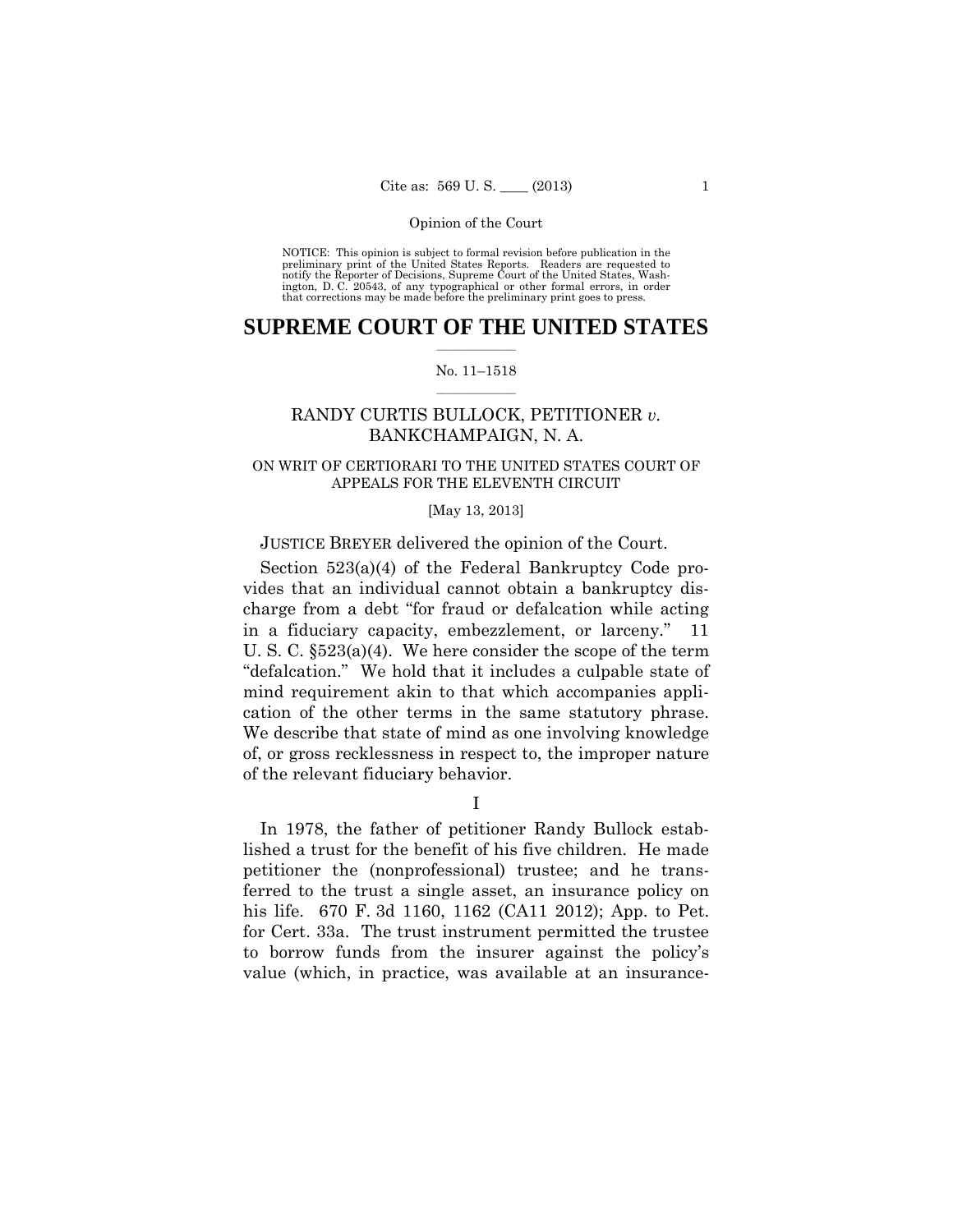company-determined 6% interest rate). *Id*., at 17a, 34a, 50a.

In 1981, petitioner, at his father's request, borrowed money from the trust, paying the funds to his mother who used them to repay a debt to the father's business. In 1984, petitioner again borrowed funds from the trust, this time using the funds to pay for certificates of deposit, which he and his mother used to buy a mill. In 1990, petitioner once again borrowed funds, this time using the money to buy real property for himself and his mother. 670 F. 3d, at 1162. Petitioner saw that all of the borrowed funds were repaid to the trust along with 6% interest. App. to Pet. for Cert. 17a, 45a, 50a; Brief for Petitioner 3; Brief for Respondent 2.

In 1999, petitioner's brothers sued petitioner in Illinois state court. The state court held that petitioner had committed a breach of fiduciary duty. It explained that petitioner "does not appear to have had a malicious motive in borrowing funds from the trust" but nonetheless "was clearly involved in self-dealing." App. to Pet. for Cert. 45a, 52a. It ordered petitioner to pay the trust "the benefits he received from his breaches" (along with costs and attorney's fees). *Id*., at 47a. The court imposed constructive trusts on petitioner's interests in the mill and the original trust, in order to secure petitioner's payment of its judgment, with respondent BankChampaign serving as trustee for all of the trusts. 670 F. 3d, at 1162; App. to Pet. for Cert. 47a–48a. After petitioner tried unsuccessfully to liquidate his interests in the mill and other constructive trust assets to obtain funds to make the court-ordered payment, petitioner filed for bankruptcy in federal court. *Id*., at 27a, 30a.

 the trust. And the Bankruptcy Court granted summary BankChampaign opposed petitioner's efforts to obtain a bankruptcy discharge of his state-court-imposed debts to judgment in the bank's favor. It held that the debts fell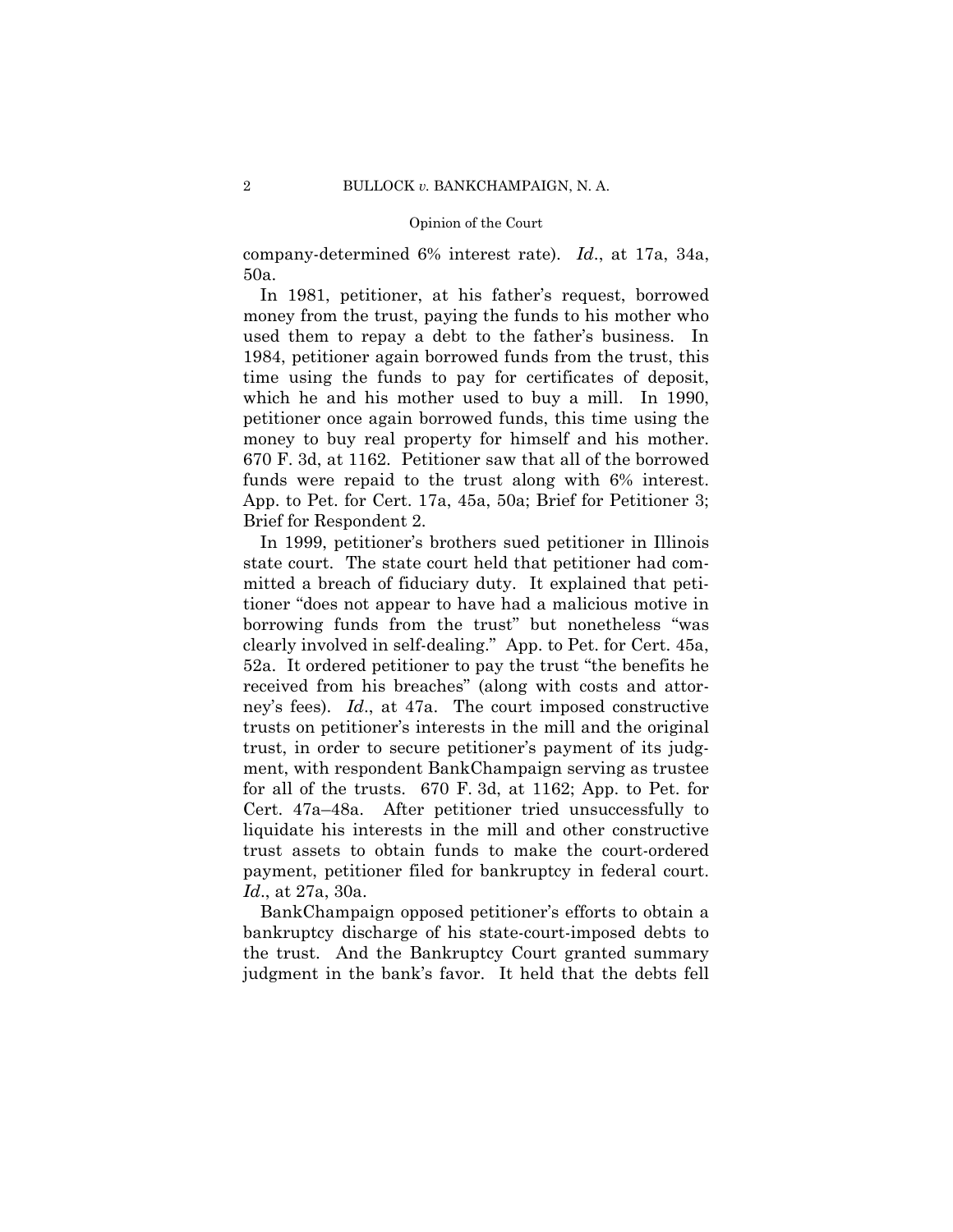acting in a fiduciary capacity." *Id*., at 40a–41a. Hence, within  $\S523(a)(4)$ 's exception "as a debt for defalcation while they were not dischargeable.

The Federal District Court reviewed the Bankruptcy Court's determination. It said that it was "convinced" that BankChampaign was "abusing its position of trust by failing to liquidate the assets," but it nonetheless affirmed the Bankruptcy Court's decision. *Id*., at 27a–28a.

In turn, the Court of Appeals affirmed the District Court. It wrote that "defalcation requires a known breach of a fiduciary duty, such that the conduct can be characterized as objectively reckless." 670 F. 3d, at 1166. And it found that petitioner's conduct satisfied this standard. *Ibid.* 

Petitioner sought certiorari. In effect he has asked us to decide whether the bankruptcy term "defalcation" applies "in the absence of any specific finding of ill intent or evidence of an ultimate loss of trust principal." Brief for United States as *Amicus Curiae* 1. See also Pet. for Cert. i. The lower courts have long disagreed about whether "defalcation" includes a scienter requirement and, if so, what kind of scienter it requires. Compare *In re Sherman,*  658 F. 3d 1009, 1017 (CA9 2011) ("defalcation" includes "even innocent acts of failure to fully account for money received in trust" (internal quotation marks and brackets omitted)), with *In re Uwimana*, 274 F. 3d 806, 811 (CA4 2001) (defalcation occurs when "negligence or even an innocent mistake . . . results in misappropriation", with 670 F. 3d, at 1166 ("defalcation requires . . . conduct [that] can be characterized as objectively reckless"), and with *In re Baylis*, 313 F. 3d 9, 20 (CA1 2002) ("defalcation requires something close to a showing of extreme recklessness"). In light of that disagreement, we granted the petition.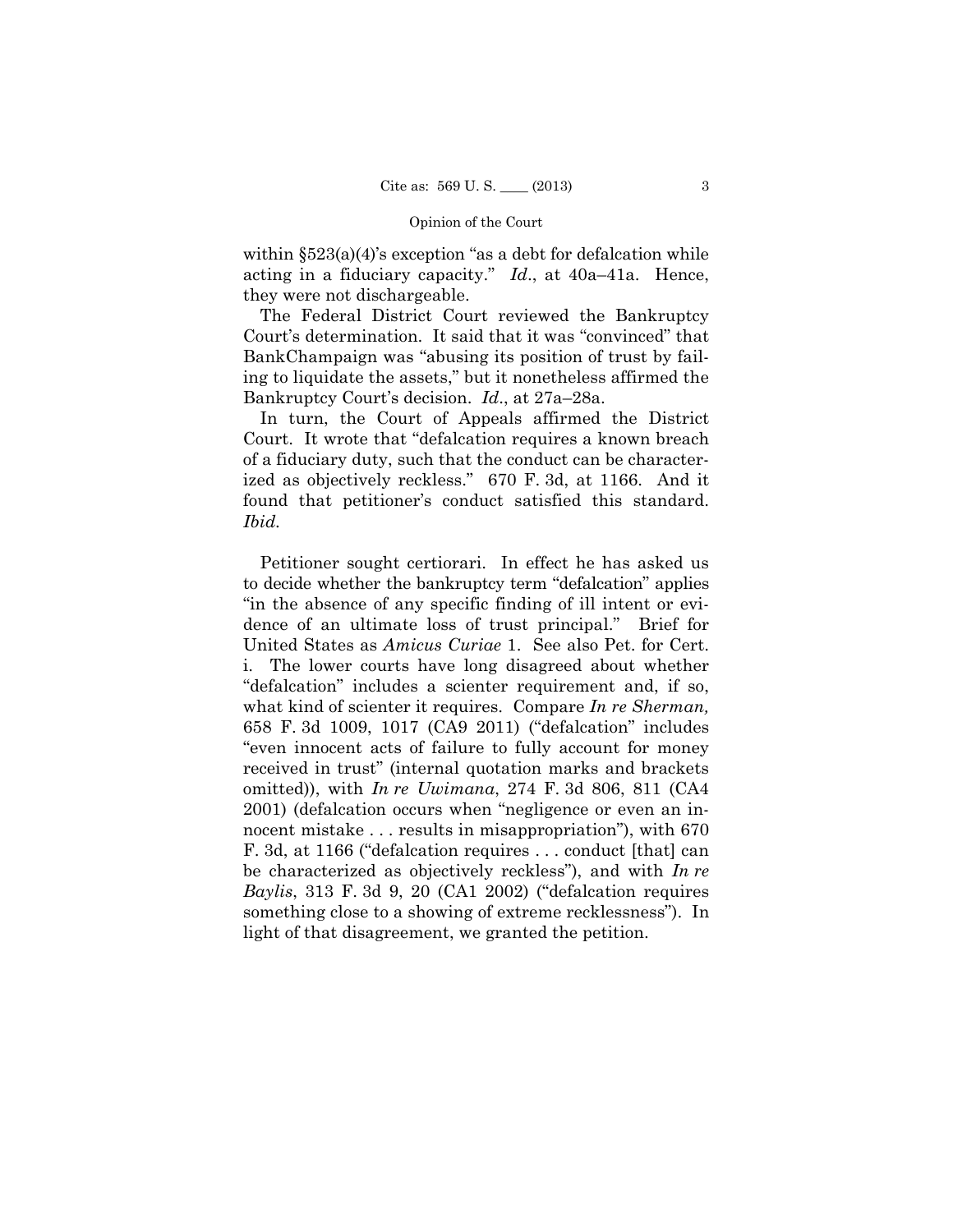# II

A

 dictionaries contain similarly broad definitional language. Congress first included the term "defalcation" as an exception to discharge in a federal bankruptcy statute in 1867. See *id*., at 17. And legal authorities have disagreed about its meaning almost ever since. Dictionary definitions of "defalcation" are not particularly helpful. On the one hand, a law dictionary in use in 1867 defines the word "defalcation" as "the act of a defaulter," which, in turn, it defines broadly as one "who is deficient in his accounts, or fails in making his accounts correct." 1 J. Bouvier, Law Dictionary 387, 388 (4th ed. 1852). See also 4 Oxford English Dictionary 369 (2d ed. 1989) (quoting an 1846 definition that defines the term as "'a breach of trust by one who has charge or management of money'"). Modern Black's Law Dictionary, for example, defines "defalcation" first as "EMBEZZLEMENT," but, second, as "[l]oosely, the failure to meet an obligation; a nonfraudulent default." Black's Law Dictionary 479 (9th ed. 2009) (hereinafter Black's). See also American Heritage Dictionary 474 (5th ed. 2011) ("To misuse funds; embezzle"); 4 Oxford English Dictionary, *supra*, at 369 ("monetary deficiency through breach of trust by one who has the management or charge of funds; a fraudulent deficiency in money matters"); Webster's New International Dictionary 686 (2d ed. 1954) ("An abstraction or misappropriation of money by one, esp. an officer or agent, having it in trust"); Webster's Third New International Dictionary 590 (1986) ("misappropriation of money in one's keeping").

On the other hand, an 1842 bankruptcy treatise warns that fiduciaries "are not supposed to commit defalcation in the matter of their trust, without . . . at least such criminal negligence as admits of no excuse." G. Bicknell, Commentary on the Bankrupt Law of 1841, Showing Its Operation and Effect 12 (2d ed. 1842). Modern dictionaries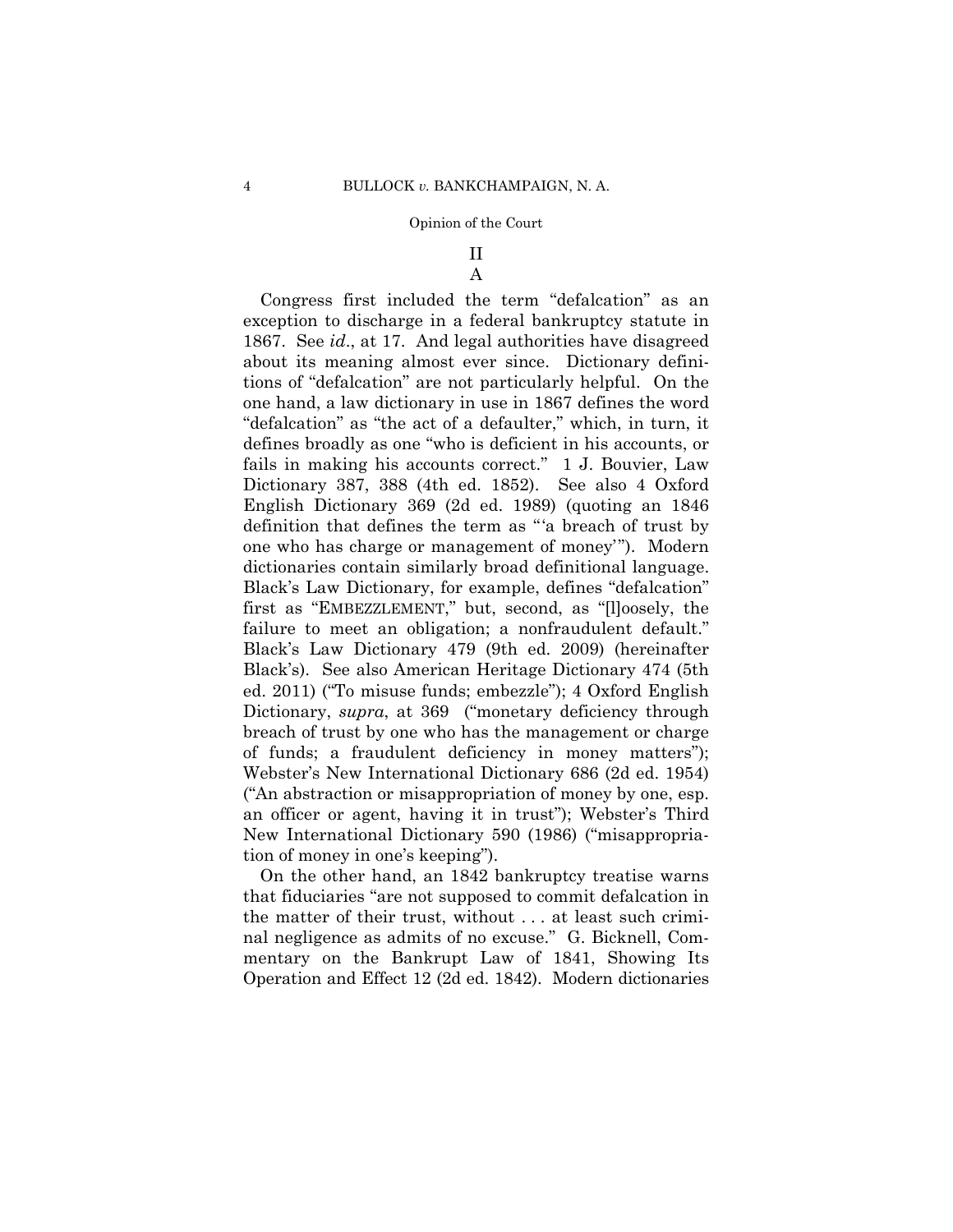often accompany their broad definitions with illustrative terms such as "embezzle," American Heritage Dictionary, *supra*, at 474, or "fraudulent deficiency," 4 Oxford English Dictionary, *supra*, at 369. And the editor of Black's Law Dictionary has written that the term should be read as limited to deficiencies that are "fraudulent" and which are "*the fault* of someone put in trust of the money." B. Garner, Modern American Usage 232 (3d ed. 2009) (emphasis added).

Similarly, courts of appeals have long disagreed about the mental state that must accompany the bankruptcyrelated definition of "defalcation." Many years ago Judge Augustus Hand wrote that "the misappropriation must be due to a known breach of the duty, and not to mere negligence or mistake." *In re Bernard*, 87 F. 2d 705, 707 (CA2 1937). But Judge Learned Hand suggested that the term "*may* have included innocent defaults." *Central Hanover Bank & Trust Co.* v. *Herbst*, 93 F. 2d 510, 511 (CA2 1937) (emphasis added). A more modern treatise on trusts ends its discussion of the subject with a question mark. 4 A. Scott, W. Fratcher, & M. Ascher, Scott and Ascher on Trusts §24.26 p. 1797 (5th ed. 2007).

In resolving these differences, we note that this longstanding disagreement concerns state of mind, not whether "defalcation" can cover a trustee's failure (as here) to make a trust more than whole. We consequently shall assume without deciding that the statutory term is broad enough to cover the latter type of conduct and answer only the "state of mind" question.

## B

## 1

We base our approach and our answer upon one of this Court's precedents. In 1878, this Court interpreted the related statutory term "fraud" in the portion of the Bankruptcy Code laying out exceptions to discharge. Justice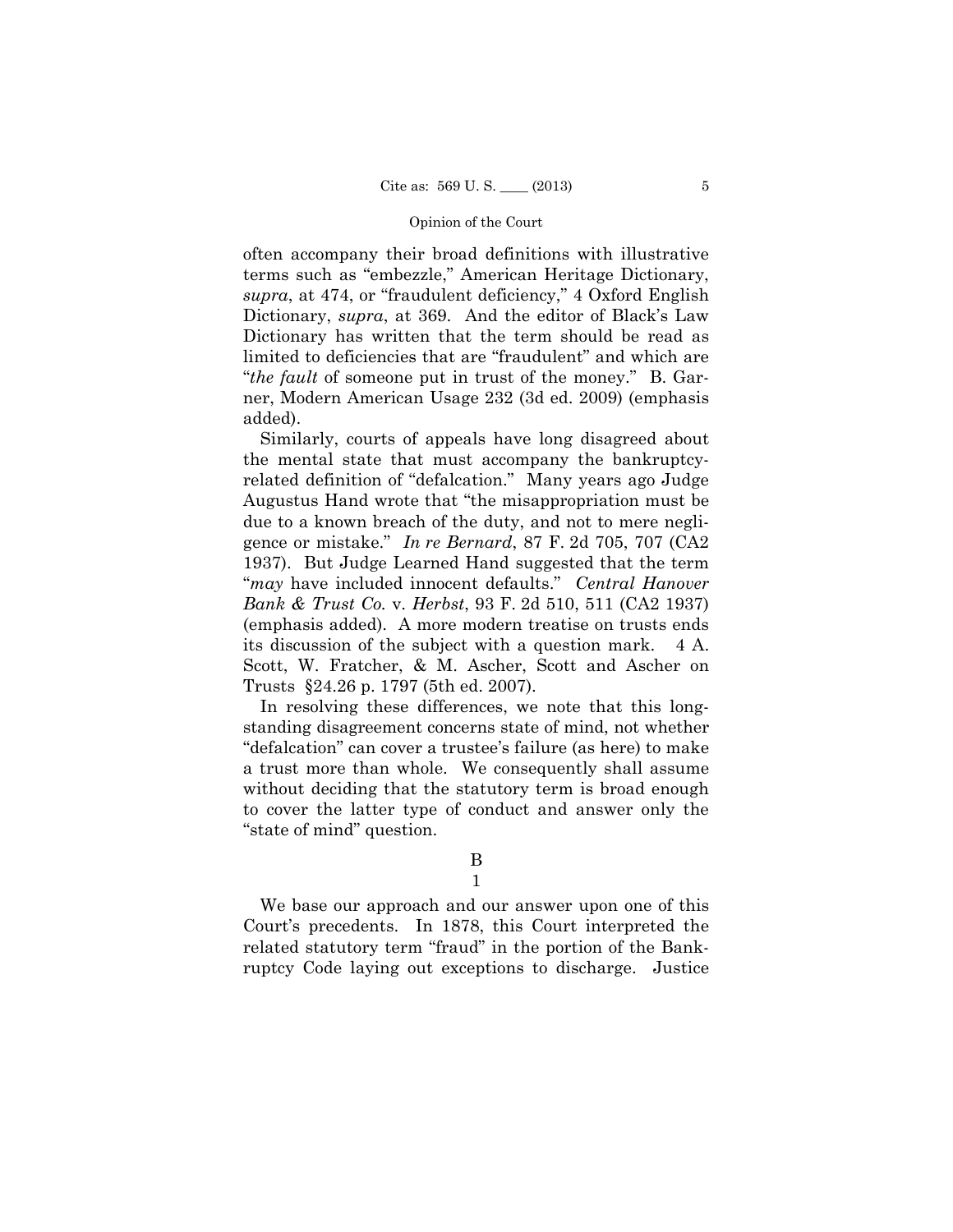Harlan wrote for the Court:

"[D]ebts created by 'fraud' are associated directly with debts created by 'embezzlement.' Such association justifies, if it does not imperatively require, the conclusion that the 'fraud' referred to in that section means positive fraud, or fraud in fact, involving moral turpitude or intentional wrong, as does embezzlement; and not implied fraud, or fraud in law, which may exist without the imputation of bad faith or immorality." *Neal* v. *Clark*, 95 U. S. 704, 709 (1878).

We believe that the statutory term "defalcation" should be treated similarly.

Thus, where the conduct at issue does not involve bad faith, moral turpitude, or other immoral conduct, the term requires an intentional wrong. We include as intentional not only conduct that the fiduciary knows is improper but also reckless conduct of the kind that the criminal law often treats as the equivalent. Thus, we include reckless conduct of the kind set forth in the Model Penal Code. Where actual knowledge of wrongdoing is lacking, we consider conduct as equivalent if the fiduciary "consciously disregards" (or is willfully blind to) "a substantial and unjustifiable risk" that his conduct will turn out to violate a fiduciary duty. ALI, Model Penal Code §2.02(2)(c), p. 226 (1985). See *id.*, §2.02 Comment 9, at 248 (explaining that the Model Penal Code's definition of "knowledge" was designed to include "'wilful blindness'"). That risk "must be of such a nature and degree that, considering the nature and purpose of the actor's conduct and the circumstances known to him, its disregard involves *a gross deviation* from the standard of conduct that a law-abiding person would observe in the actor's situation." *Id.*, §2.02(2)(c), at 226 (emphasis added). Cf. *Ernst & Ernst* v. *Hochfelder*, 425 U. S. 185, 194, n. 12 (1976) (defining scienter for securities law purposes as "a mental state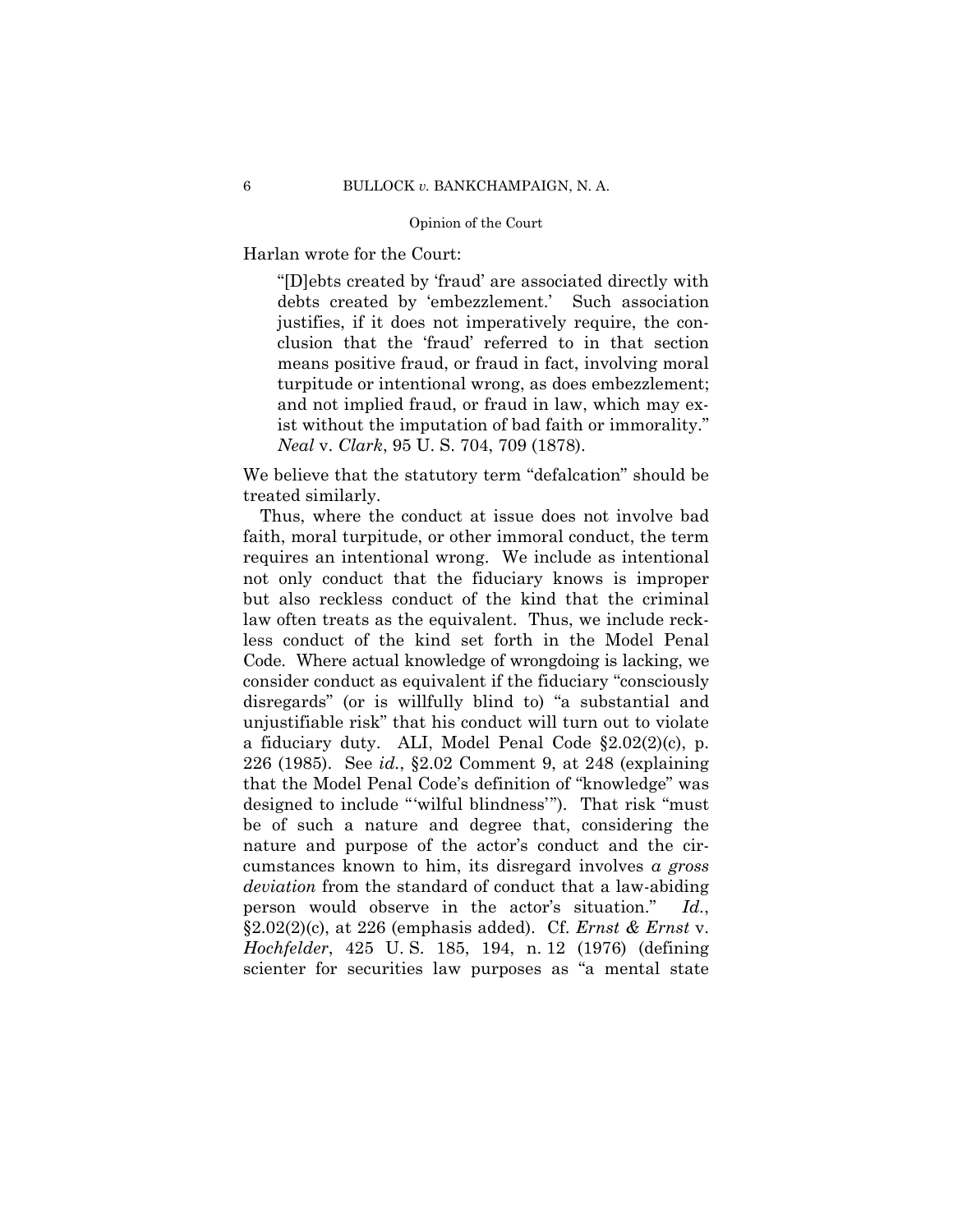embracing intent to deceive, manipulate, or defraud").

 $\mathfrak{D}$ 

Several considerations lead us to interpret the statutory term "defalcation" in this way. First, as Justice Harlan pointed out in *Neal*, statutory context strongly favors this interpretation. Applying the canon of interpretation *noscitur a sociis*, the Court there looked to fraud's linguistic neighbor, "embezzlement." It found that both terms refer to different forms of generally similar conduct. It wrote that both are "'*ejusdem generis*,'" of the same kind, and that both are "'referable to the same subject-matter.'" 95 U. S., at 709. Moreover, embezzlement requires a showing of wrongful intent. *Ibid.* (noting that embezzlement "involv[es] moral turpitude or intentional wrong"). See *Moore* v. *United States*, 160 U. S. 268, 269–270 (1895) (describing embezzlement and larceny as requiring "felonious intent"). See also, *e.g.,* W. LaFave, Criminal Law  $§19.6(a)$ , p. 995 (5th ed. 2010) ("intent to deprive" is part of embezzlement). Hence, the Court concluded, "fraud" must require an equivalent showing. *Neal*, *supra*, at 709. *Neal*  has been the law for more than a century. And here, the additional neighbors ("larceny" and, as defined in *Neal*, "fraud") mean that the canon *noscitur a sociis* argues even more strongly for similarly interpreting the similar statutory term "defalcation."

Second, this interpretation does not make the word identical to its statutory neighbors. See *Babbitt* v. *Sweet Home Chapter, Communities for Great Ore.*, 515 U. S. 687, 698 (1995) (noting "[a] reluctance to treat statutory terms as surplusage"). As commonly used, "embezzlement" requires conversion, and "larceny" requires taking and carrying away another's property. See LaFave, Criminal Law §§19.2, 19.5 (larceny); *id.*, §19.6 (embezzlement). "Fraud" typically requires a false statement or omission. See *id.*, §19.7 (discussing fraud in the context of false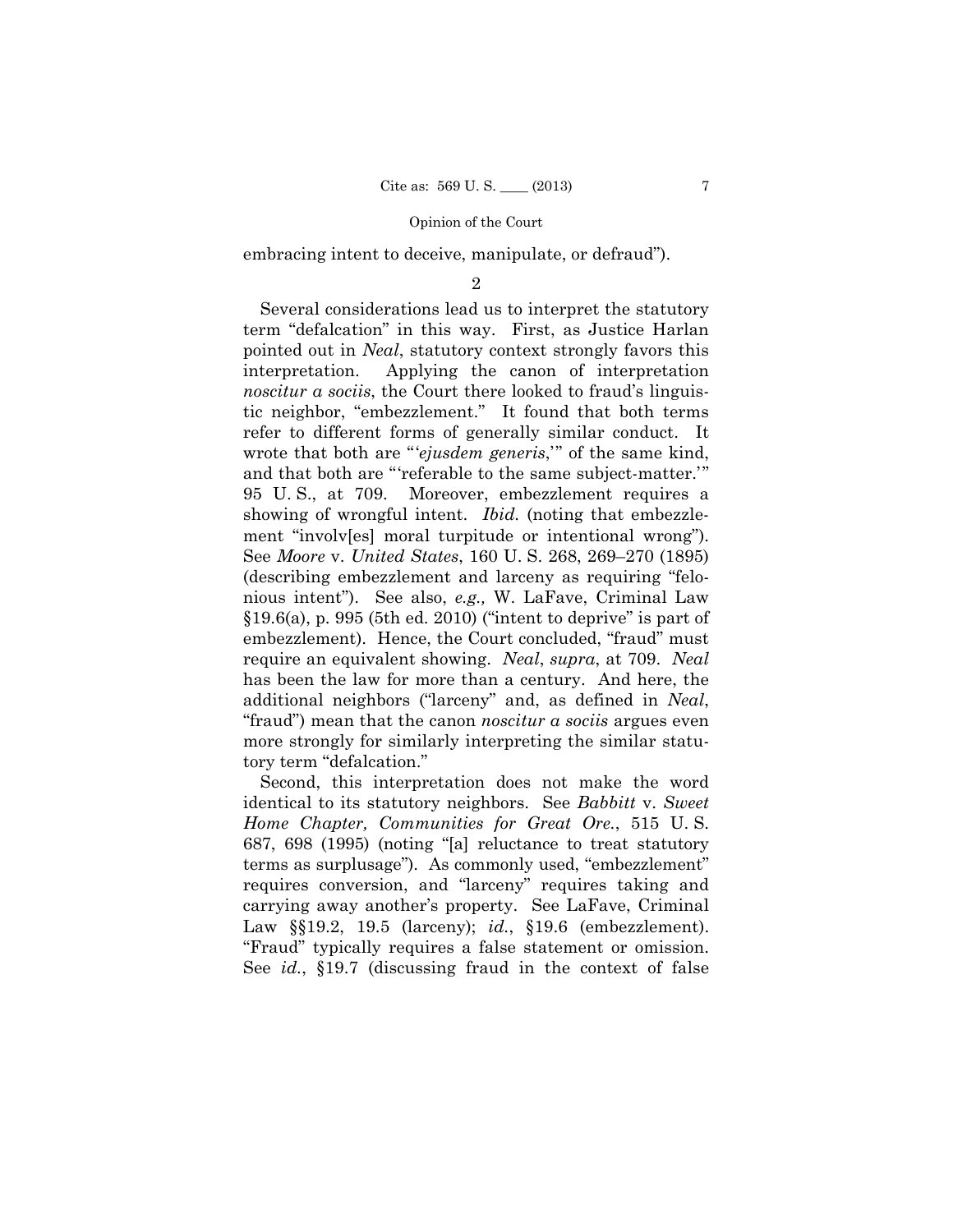pretenses). "Defalcation," as commonly used (hence as Congress might have understood it), can encompass a breach of fiduciary obligation that involves neither conversion, nor taking and carrying away another's property, nor falsity. Black's 479. See, *e.g., In re Frankel*, 77 B. R. 401 (Bkrtcy. Ct. WDNY 1987) (finding a breach of fiduciary duty and defalcation based on an unreasonable sale of assets).

Nor are embezzlement, larceny, and fiduciary fraud simply special cases of defalcation as so defined. The statutory provision makes clear that the first two terms apply outside of the fiduciary context; and "defalcation," unlike "fraud," may be used to refer to *nonfraudulent*  breaches of fiduciary duty. Black's 479.

Third, the interpretation is consistent with the longstanding principle that "exceptions to discharge 'should be confined to those plainly expressed." *Kawaauhau* v. *Geiger*, 523 U. S. 57, 62 (1998) (quoting *Gleason* v. *Thaw*, 236 U. S. 558, 562 (1915)). See *Local Loan Co.*  v. *Hunt*, 292 U. S. 234, 244 (1934); *Neal*, *supra*, at 709. It is also consistent with a set of statutory exceptions that Congress normally confines to circumstances where strong, special policy considerations, such as the presence of fault, argue for preserving the debt, thereby benefiting, for example, a typically more honest creditor. See, *e.g.,* 11 U. S. C. §§523(a)(2)(A), (a)(2)(B), (a)(6), (a)(9) (fault). See also, *e.g.,* §§523(a)(1), (a)(7), (a)(14), (a)(14A) (taxes);  $$523(a)(8)$  (educational loans);  $$523(a)(15)$  (spousal and child support). In the absence of fault, it is difficult to find strong policy reasons favoring a broader exception here, at least in respect to those whom a scienter requirement will most likely help, namely *nonprofessional* trustees, perhaps administering small family trusts potentially immersed in intrafamily arguments that are difficult to evaluate in terms of comparative fault.

Fourth, as far as the briefs before us reveal, at least